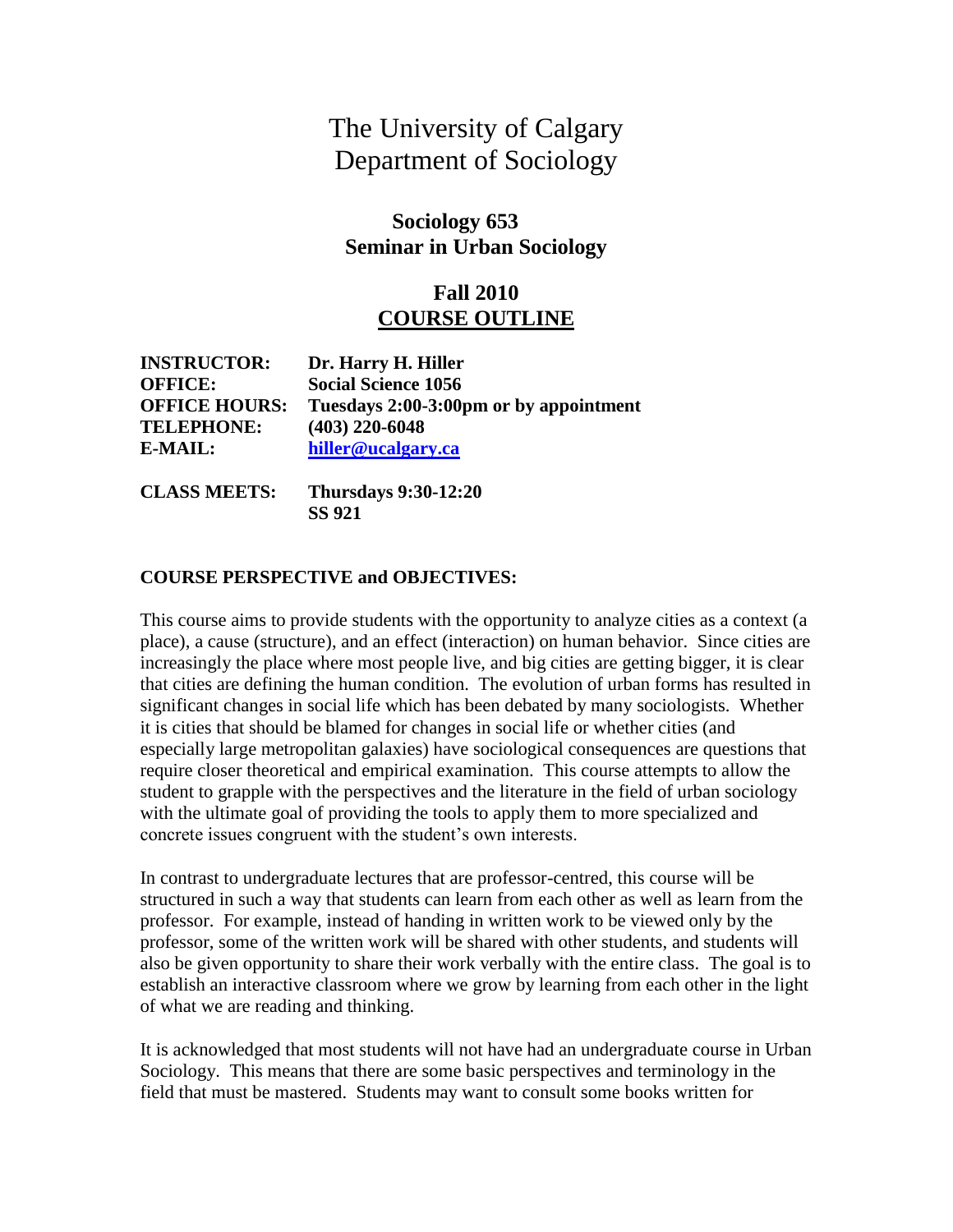undergraduate courses in Urban Sociology or integrated summaries of key themes in the field. Some of these books include, Hiller, *Urban Canada: Sociological Perspectives*; Gottdeiner and Hutchison, *The New Urban Sociology*; Palen, *The Urban World*; Orum and Chen, *The World of Cities: Places in Comparative and Historical Perspective*; Kleniewski, *Cities, Change, and Conflict*; Flanagan, *Urban Sociology: Images and Structures*. There are other books that are good readers of excerpts of important articles or books in the field such as Fainstein and Campbell, *Readings in Urban Theory*; Kleniewski, *Cities and Society*; Brown-Saracino, *The Gentrification Debates*, and LeGates and Stout, *The City Reader*. Most of the common reading in this course is available on-line but more specialized studies can be selected from the list provided in books available in the library that are then brought into class discussion by individual students. Wherever possible, we will be reading original accounts but students can feel free to find summaries or discussions of the books selected in the references above or other places on-line.

While there will be core readings shared by all for each class (indicated with an asterisk on the course schedule), there will also be opportunity for students to select readings that will either broaden their horizons or that have some relevance to their own research interests. It is important that students keep both of these objectives in mind. However, students are strongly encouraged to think and read about the urban implications of the areas in which they intend to specialize. Therefore an opportunity will be given for each student to design a research project that is relevant to this course and to their own interests.

#### **Useful Resource**

The Community and Urban Sociology Section of the American Sociological Association has a website that occasionally has interesting news and forums. It is located at http://www.commurb.org/.

### **Course Assignments**

#### 1. *Core Reading*

Each class will have one (or more) reading that is usually available on-line which all students must read. If there is more than one reading listed, students must choose at least one of the readings but reading all asterisked material is recommended. Each week a key question will be asked that should frame your thinking about that reading and which should help you to provide input to class discussion.

#### 2. *Specialized Reading/Book Reviews*

Each week additional reading (usually an entire book) is listed for each topic. Each student must select *two* of these books according to the procedure established in class.

A. Students must present a brief summary of the contents and argument of the book, and describe what its distinctive contribution is to our understanding of cities and urban life. Students can present this material in any way they choose (eg. overheads, powerpoint) with illustrative material, summaries, excerpts, examples, or applications. Please give concreteness to your oral presentation rather than just general conclusions. The oral presentation is meant to make the book interesting to students who have not read the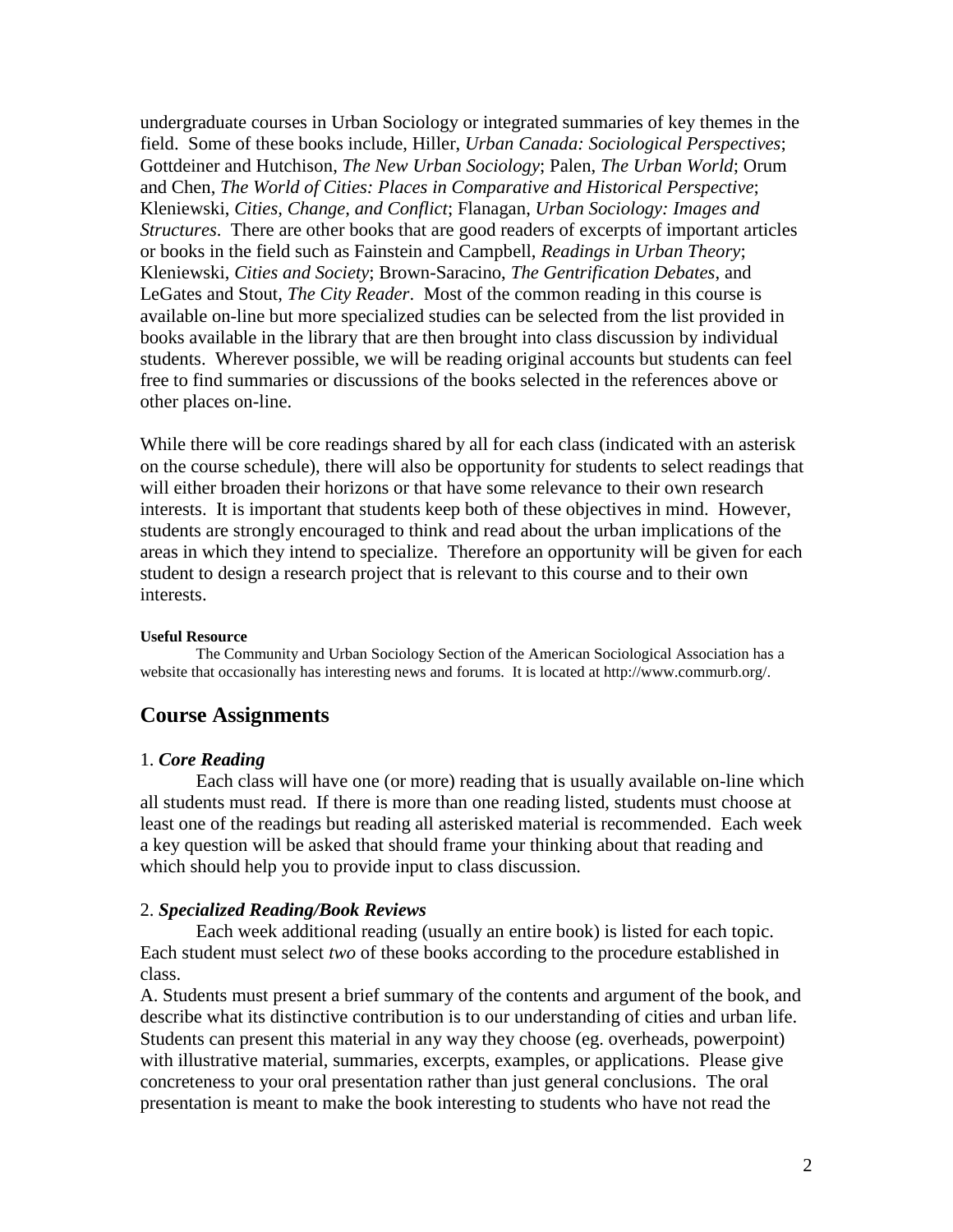book but who will develop a strong familiarity with the book as the result of your presentation.

B. But in addition, and somewhat different from the oral presentation, a one page summary hand-out must be given to all seminar members for their files. The emphasis in both the oral presentation and the one page summary should be on clarity so that someone who has not read the book obtains a very clear picture of what the book is about and how it fits into the urban literature.

C. The week following the class discussion, the student must hand in a four page doublespaced review of the book which includes the thesis, methodology or approach, evaluation, and contribution to the literature.

#### 3. *Journal Familiarization/Article Reviews*

There are five key journals in the field with which the student needs to become familiar. They are *City and Community* (sponsored by the ASA), *Canadian Journal of Urban and Regional Research*, *International Journal of Urban and Regional Research*, *Urban Affairs Review* (formerly Urban Affairs Quarterly) and *Urban Studies*. In truth, there are actually more journals than that which have useful material of relevance to urban sociology such as the *Canadian Geographer* and just about any sociology journal.

In order to facilitate your familiarization with these journals, each student will be asked to select *three* articles from any of these five journals (each article should be from a different journal). You may choose one article from other journals but please clear your journal choice with the professor. Choose articles that are relevant to your own interests but the articles must have an urban focus or be situated in an urban context. The articles may be related or they may have different themes but you should have a rationale for why you chose them.

Write a two page single-spaced review of each article. Each review must be organized using the following headings: *Research Problem* (theory, rationale etc.)*, Methods Used, Conclusion, Assessment and Implications*. On one sheet of paper which can be distributed to the entire class, list your three articles and provide a *précis* of the article highlighting its significance. Be prepared to present orally to the class why you selected these articles and how they contributed to your understanding of cities and urban life.

### 4. *Research Project Design*

Each student is asked to pick a research topic that has urban implications. This topic may be related to a possible thesis theme or it may just be a topic of disciplinary importance, societal relevance or personal interest. Work on this assignment will be done in three phases.

*Stage I*. The first phase will be brainstorming and identification of a possible topic. Each student will present orally to the class two possible topics which they are interested in and explain why these topics are important to investigate from an urban perspective. These topics should be presented in the form of a research problem (this is the topic, this is what I want to find out, and this is why this topic is important). The purpose of this stage is to help other students see the range of topics being considered within the class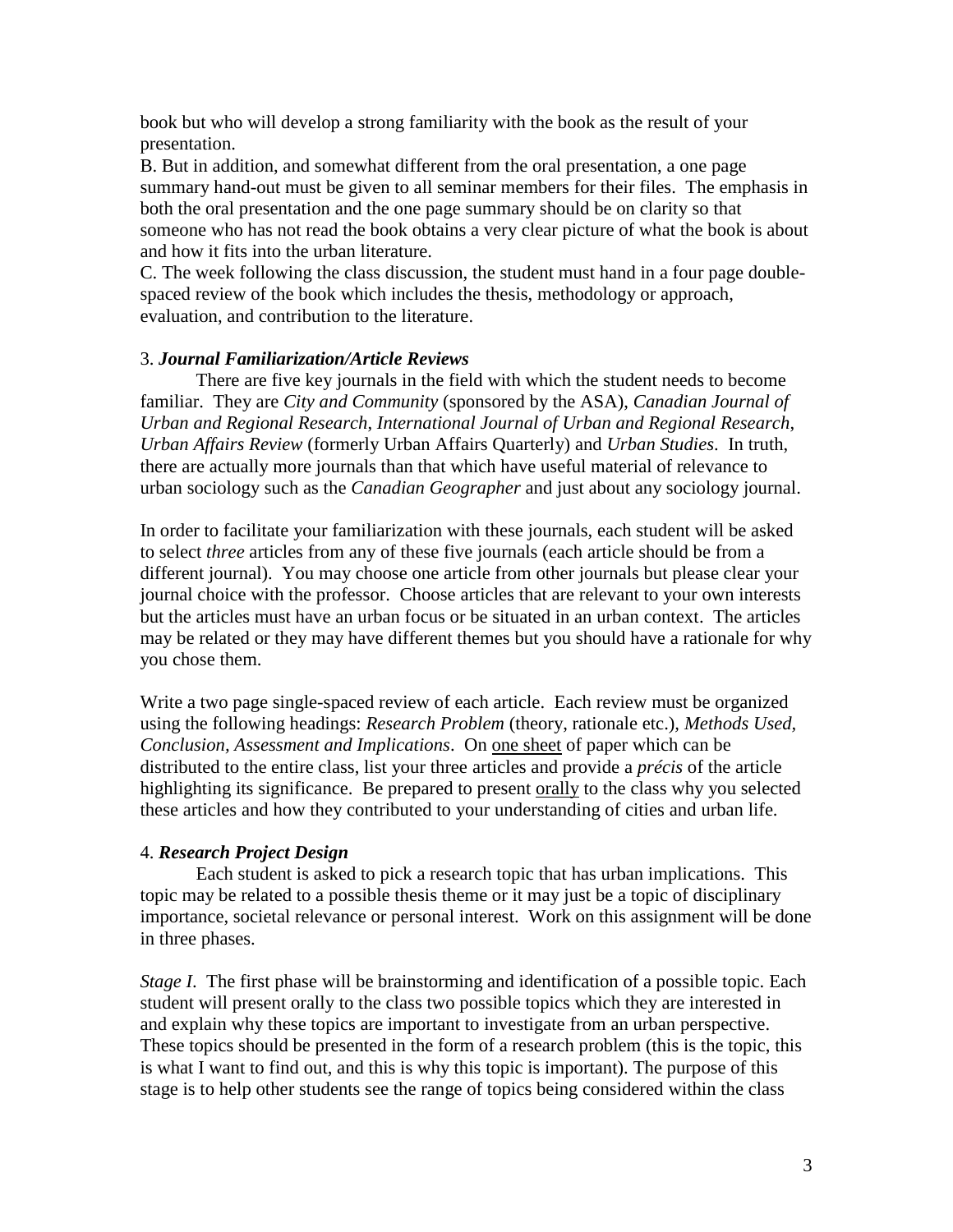and to work through how a research problem can be formulated. Just before each student presents, another student will be assigned to respond after the presentation by evaluating what they are hearing and making comments or suggestions. Other comments from the class will then be solicited.

*Stage II.* The second phase will be the presentation to the seminar of the Research Project Design. This presentation can be done using whatever communication method (eg. overheads, handouts etc.) is the best but should include the following elements: clear statement of the research problem and how it relates to urban sociology, justification for the study, literature review, prospective research methods to be used, expectations and anticipated problems, relevance and potential application of the results.

*Stage III*. Hand-in the Research Project Design in 8-10 double-spaced pages. Be sure to use headings such as those proposed in Stage II to enhance clarity of your paper.

Project Notes: The purpose of this assignment is to help to prepare you for the independent research that is required in a thesis or dissertation and that is often also required in future work environments. You can propose a project that is do-able in a possible Master's thesis or a more exhaustive Doctoral thesis, or that might be proposed by an agency or a corporation. In other words, it can be a big budget study or it can be a smaller scale. The only requirement is that it must have an empirical component through some form of data collection. Remember, *you do not actually do the study but you design it*. The other requirement is that the proposed project must have some clear relevance to urban sociology or questions that an urbanist would ask.

### **COURSE SCHEDULE:**

**September 16** *Introduction to the course*

### *Introduction to the Classics*

*Chicago School*

m\*Wirth, Louis. "Urbanism as a Way of Life." *The American Journal of Sociology* 44, no. 1 (1938): 1-24.

<http://www.sociol.unimi.it/docenti/semi/documenti/File/Wirth%20-%20Urbanism.pdf> Park, Robert E. "The City: Suggestions for the Investigation of Human Behavior in the City Environment." *The American Journal of Sociology* 20, no. 5 (1915): 577-612.

- Burgess, Ernest W. "The Growth of the City: An Introduction to a Research Project." In *The City*, pp. 47-62.
- McKenzie, Roderick. "The Ecological Approach to the Study of the Human Community." In *The City*, pp. 63-79.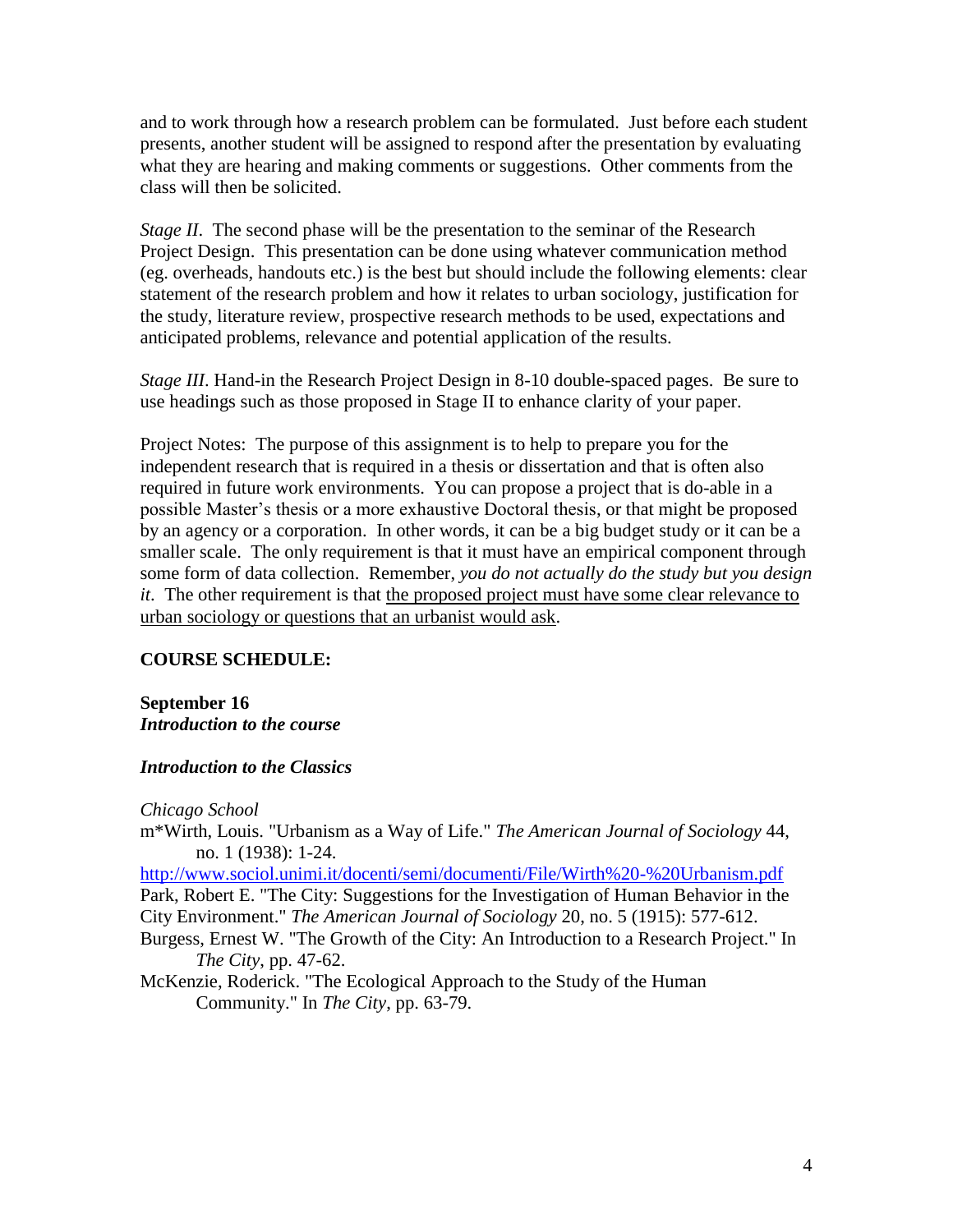*Urban Ethnography*

- Gans, Herbert J. *Urban Villagers: Group and Class in the Life of Italian-Americans* (1962).
- Whyte, William Foote. *Street Corner Society: The Social Structure of an Italian Slum* (1943).

Gans, Herbert. *The Levittowners* (1967).

Liebow, Elliot. *Tally's Corner: A Study of Negro Streetcorner Men* (1967).

Vidich, Arthur, and Joseph Bensman. *Small Town in Mass Society: Class, Power, and Religion in a Rural Community* (1958).

*Canadian Classics*

Hughes, Everett. *French Canada in Transition* (1943).

Seeley, John, Alexander Sim, and Elizabeth Loosley. *Crestwood Heights: A Study of the Culture of Suburban Life*. (1956)

Clark, Samuel D. *The Suburban Society*. (1966).

#### **September 23**

#### *Political Economy: The New Urban Sociology*

- \*Mark Gottdeiner and Joe R. Feagin, "The Paradigm Shift in Urban Sociology", *Urban Affairs Quarterly* 24(1988):163-188.
- m\*Harvey Molotch, "The City as a Growth Machine: Toward A Political Economy of Place", *American Journal of Sociology* 82(1976)2:309-332.

m\*John Walton, "Urban Sociology: the Contributions and Limits of Political Economy," *Annual Review of Sociology* 19, 1993: 301-20.

\*Eric Fong and Kumiko Shibuya, "The Spatial Separation of the Poor in Canadian Cities", *Demography* 37(2000)4:449-459.

\*Saskia Sassen, "New Frontiers Facing Urban Sociology at the Millennium", *British Journal of Sociology*, 2000 [51\(1\),](http://onlinelibrary.wiley.com.ezproxy.lib.ucalgary.ca/doi/10.1111/bjos.2000.51.issue-1/issuetoc) 143–159.

William J. Wilson, *When Work Disappears: The World of the New Urban Poor* (1997). Logan and Molotch, *Urban Fortunes: The Political Economy of Place* (1987).

- William J. Wilson, *The Truly Disadvantaged: The Inner City, the Underclass, and Public Policy* (1987).
- Manuel Castells, *The City and the Grassroots: A Cross Cultural Theory of Urban Social Movements* (1983).

David Ley, *The New Middle Class and the Remaking of the Central City* (1996).

Good Reference Reading on Gentrification: J. Brown-Saracino*, The Gentrification Debates* (2010).

#### **September 30**

#### *The Post-Industrial City and the Shift from Production to Consumption: Services, Leisure Commodification, and the Entrepreneurial City*

m\*Evan Graeme, "Hardbranding the Cultural City", *International Journal of Urban and Regional Research* 27(2)2003:417-440.

<http://onlinelibrary.wiley.com/doi/10.1111/1468-2427.00455/pdf>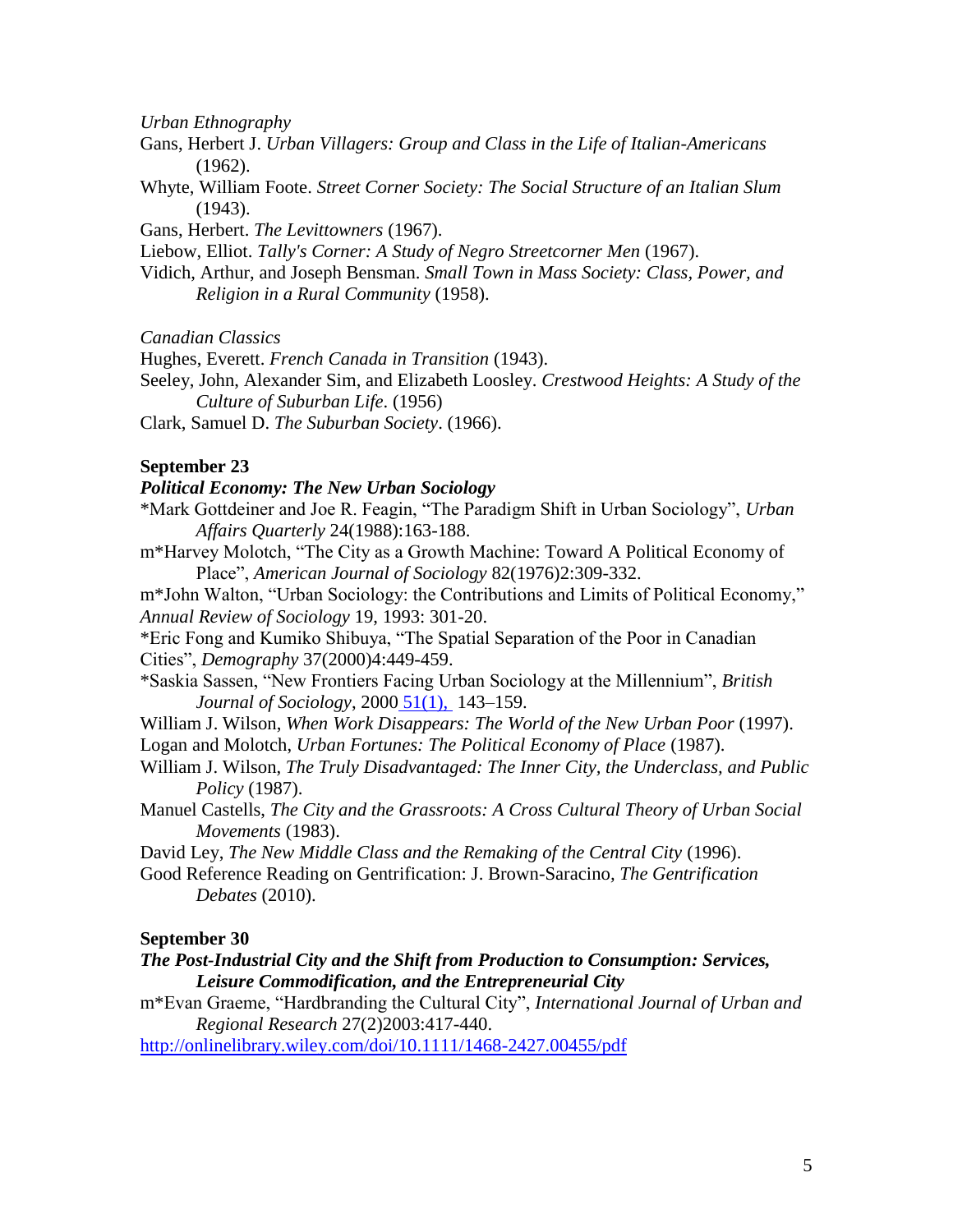\*John Hannigan, "Symposium on Branding, the Entertainment Economy, and Urban Place-Building", *International Journal of Urban and Regional Research* 27(2)2003:352-360.

<http://onlinelibrary.wiley.com/doi/10.1111/1468-2427.00452/pdf>

m\*Sharon Zukin,["Urban lifestyles: Diversity and standardisation in spaces of](http://web.ebscohost.com.ezproxy.lib.ucalgary.ca/ehost/viewarticle?data=dGJyMPPp44rp2%2fdV0%2bnjisfk5Ie46bZRtau2S66k63nn5Kx95uXxjL6urUuvpbBIr6aeTbiptFKwpp5oy5zyit%2fk8Xnh6ueH7N%2fiVa%2burk2zp7VKt6ykhN%2fk5VXj5KR84LPfUeac8nnls79mpNfsVbWptkuvqKR%2b7ejrefKz5I3q4vJ99uoA&hid=104)  [consumption."](http://web.ebscohost.com.ezproxy.lib.ucalgary.ca/ehost/viewarticle?data=dGJyMPPp44rp2%2fdV0%2bnjisfk5Ie46bZRtau2S66k63nn5Kx95uXxjL6urUuvpbBIr6aeTbiptFKwpp5oy5zyit%2fk8Xnh6ueH7N%2fiVa%2burk2zp7VKt6ykhN%2fk5VXj5KR84LPfUeac8nnls79mpNfsVbWptkuvqKR%2b7ejrefKz5I3q4vJ99uoA&hid=104) *Urban Studies* 35(1998):825-839.

\*Peter K. Eisinger, "The Politics of Bread and Circuses: Building the City for the Visitor Class," *Urban Affairs Review* 35, 2000: 316-33. <http://uar.sagepub.com/content/35/3/316.full.pdf+html>

\*Kevin J.Delaney and Rick Eckstein, "Urban power structures and publicly financed stadiums," *Sociological Forum* 22(3), 2007: 331-53. <http://onlinelibrary.wiley.com/doi/10.1111/j.1573-7861.2007.00022.x/pdf>

John Hannigan, *Fantasy City: Pleasure and Profit in the Post-Modern Metropolis* (1998). Dennis Judd and Susan Fainstein, *The Tourist City* (1999).

Sharon Zukin, *The Culture of Cities* (1995).

Gratton and Henry: *Sport in the City: The Role of Sport in Social and Economic Regeneration* (2001).

Sharon Zukin, *Landscapes of Power: From Detroit to Disney World* (1991).

Sharon Zukin, *Loft Living: Culture and Capital in Urban Change* (1982).

Mark Lowes, *Indy Dreams and urban Nightmares: Speed Merchants, Spectacle, and the Struggle over Public Space in the World Class City* (2002).

Mark Jayne, *Cities and Consumption* (2006).

Terry Clark, *The City as an Entertainment Machine* (2004).

### **October 7**

### *Urban Community and Social Interaction*

\*Claude Fischer, "Toward A Subcultural Theory of Urbanism", *American Journal of Sociology* 80(1975):1319-1341.

m\*Barry Wellman, "The Community Question: The Intimate Networks of East Yorkers", American Journal of Sociology 84(5)1979:1201-1231.

\*White and Guest, "Community Lost or Transformed? Urbanization and Social Ties", *City and Community* 2(3)2003:239-259.

m\*Hampton and Wellman, "Neighboring and Netville: How the Internet Supports Community and Social Capital in a Wired Suburb", *City and Community* 2(4)2003:277- 311.

Manuel Castells, *The Rise of the Network Society* (1996).

Barry Wellman, *Networks in the Global Village* (1999).

Claude Fischer, *To Dwell Among Friends* (1982).

Robert Putnam, *Bowling Alone* (2000)

Ray Oldenburg, *The Great Good Place* (1989).

Robert Beauregard, *When America Became Suburban* (2006).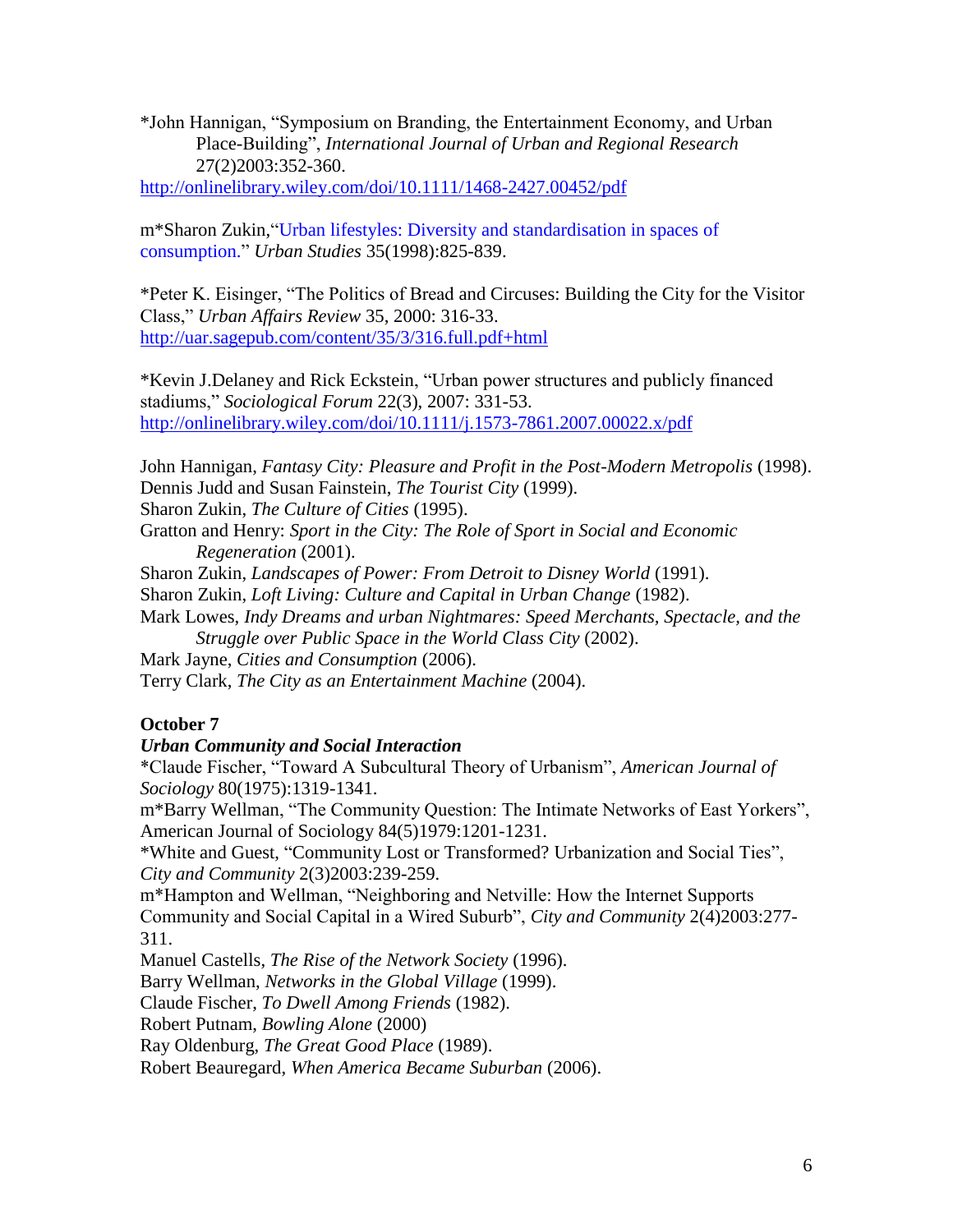**October 14 No Class**

Work on assignment for October 21

**October 21**

*Journal Familiarization: Developing your own research interests and Research Project Design Stage I*

## **October 28**

### *The Public Realm*

m\*Sandalack and Nicolai, "Whatever Became of the Public Realm?", *Plan Canada* 42(2)2002:24-27.

Richard Sennett, *The Conscience of the Eye, The Design and Social Life of Cities* (1990). Lyn Lofland, *A World of Strangers: Order and Action in Urban Public Space* (1973)

Lyn Lofland, *The Public Realm: Exploring the City's Quintessential Social Territory* (1998)

Elijah Anderson, *Code of the Street: Decency, Violence, and the Moral Life of the Inner City* (1999).

William H. Whyte*, City: Rediscovering the Center* (1988).

William H. Whyte, *[The Social Life of Small Urban Spaces](http://www.pps.org/store/books/the-social-life-of-small-urban-spaces/)* (1980.

Jane Jacobs, *The Death and Life of Great American Cities*, originally published in1961 Low, Setha M: Behind the Gates: Life, Security and the Pursuit of Happiness in Fortress America. (2003).

Good Reference Reading: Henry Shaftoe, *Convivial Urban Spaces: Creating Effective Public Places* (2008).

## **November 4**

### *Urban Enclaves and Stratification: Race, Ethnicity, and Lifestyles*

\*Fong and Wilkes, "Racial and Ethnic Residential Patterns in Canada", *Sociological Forum* 18(4)2003:577-602.

\*Erin Graves, "The Structuring of Urban Life in a Mixed Income Housing Community", *City & Community 2010* [9, 1,](http://onlinelibrary.wiley.com.ezproxy.lib.ucalgary.ca/doi/10.1111/cico.2010.9.issue-1/issuetoc) 109–131.

\*Hou and Milan, "Neighborhood Ethnic Transition and Its Socio-Economic Connections", *Canadian Journal of Sociology* 28(3)2003:387-413.

\*Fong and Gulia, "Neighborhood Change Within the Canadian Ethnic Mosaic 1986- 1991", *Population Research and Policy Review* 19(2)2000:155-177.

m\*Walks and Bourne, "Ghetto's in Canada's Cities: Racial Segregation, Ethnic Enclaves and Poverty Concentration in Canada's Urban Areas", *The Canadian Geographer* 50(2006):273-297.

m\*Raymond Breton, "Institutional Completeness of Ethnic Communities and the Personal Relations of Immigrants", *American Journal of Sociology* 70(1964):193-205. \*Wilson and Peters, "You Can Make A Place For It: Remapping Urban First Nations Spaces of Identity", *Society and Space* 23(2005):395-413.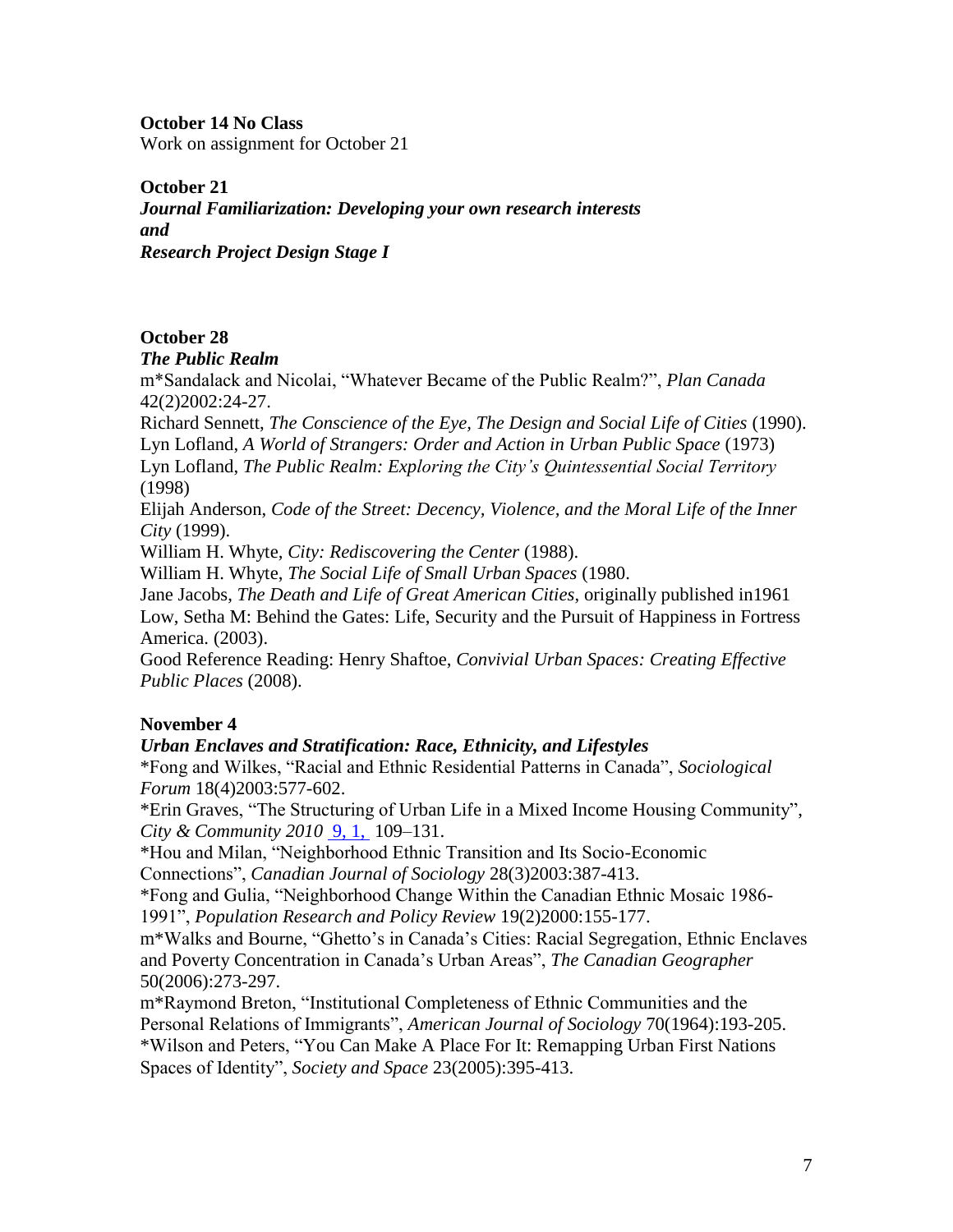\*Fong, "A Comparative Perspective on Racial Segregation: American and Canadian Experiences", *Sociological Quarterly* 37(2)1996:199-226.

\*Grant, Greene, and Maxwell, "The Planning and Policy Implications of Gated Communities, *Canadian Journal of Urban Research* 2004:13(1)70-89.

Massey and Denton, *American Apartheid: Segregation and the Making of the Underclass* (1993).

Elijah Anderson, *Streetwise: Race, Class and Change in an Urban Community* (1990). Jeffrey Reitz, *Warmth of Welcome: The Social Causes of Economic Success for Immigrants in Different Nations and Cities* (1998).

Loic Wacquant, *Urban Outcasts: A Comparative Sociology of Advanced Marginality* (2007).

Newhouse and Peters, *Not Strangers in These Parts: Aboriginal People in Cities* (2003). Cheryl Teelucksingh, *Claiming Space: Racialization in Canadian Cities* (2006).

Min Zhou, *Chinatown: The Socioeconomic Potential of an Urban Enclave*. Philadelphia: Temple University Press, 1992

Good Reference Reading: *Our Diverse Cities* (annual publication of the Metropolis Project)

## **November 11**

*Reading Days/Remembrance Day No Class*

### **November 18**

*Gender and the City*

m\*Bondi and Rose, "Constructing gender, constructing the urban: A review of Anglo-American feminist urban geography", Gender, Place and Culture 2003 **[10](http://www.informaworld.com/smpp/title~db=all~content=t713423101~tab=issueslist~branches=10#v10) [3](http://www.informaworld.com/smpp/title~db=all~content=g713423128)** 229 – 245. m\*Karsten, "Family Gentrifiers: Challenging the City as a Place Simultaneously to build a Career and raise Children", Urban Studies 2003 40(12)2573-2584.

\*Peters, "Subversive Spaces: First Nations Women and the City", *Environment and Planning D: Society and Space* 1998(16):665-685.

Ray Hutchison ed. *Gender in an Urban World, Research in Urban Sociology, Vol 9 2008* Judith Garber*, Gender in Urban Research* (1995).

Cooper and Sarkissien, *Housing as if People Mattered* (1986).

Booth, Darke, and Yeandle, *Changing Places: Women's Lives in the City* (1996) Miranne and Young, *Gendering the City: Women, Boundaries and Visions of Urban Life* (2000).

Kern, Sex and the Revitalized City: Gender, Condominium Development, and Urban Citizenship. (2010)

Margrit Eichler*, Change of Plans: Towards a Non-Sexist Sustainable City* (1995).

## **November 25**

### *The Post-Modern City*

m\*Richard Florida, "Cities and the Creative Class", *City and Community* 2(1)2003:3-19. \*Dear and Flusty, "The Iron Lotus: Los Angeles and Post-Modern Urbanism", *Annals of the American Academy of Political and Social Sciences* 551(1997):151-163.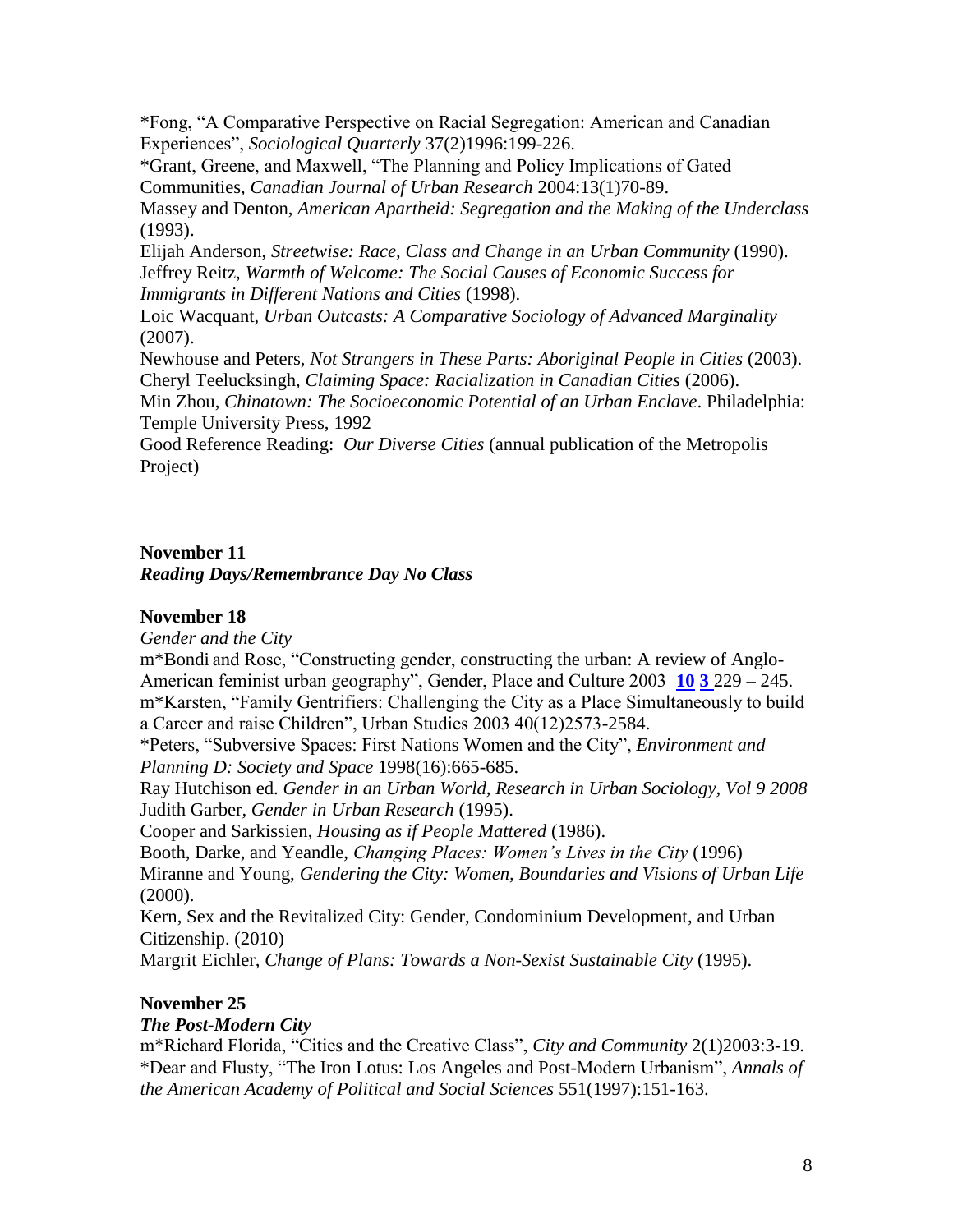Mike Davis, *City of Quartz: Excavating the Future in Los Angeles* (1990). Richard Florida, *Cities and the Creative Class* (2005) Richard Florida, *Who's Your City* (2008) Michael Dear (2002), *From Chicago to LA: Making Sense of Urban Theory.*

#### *Spatial Semiotics*

\*Huey and Kemple, "Let the Streets Take Care of Themselves: Making Sociological and Common Sense of Skid Row", *Urban Studies* 44(12)2007:2305-2319. Kay Anderson, *Vancouver's Chinatown: Racial Discourse in Canada* (1991).

### *Cities, Disasters, and Terrorism*

m\*Diane Keithly and Shirley Rombough, "The Differential Social Impact of Hurricane Katrina on the African American Population of New Orleans", *Race, Gender & Class*, 14(3/4)2007:142-153

\*Kevin Gotham, "Re-Branding the Big Easy: Tourism Rebuilding in Post-Katrina New Orleans", *Urban Affairs Review* 42(6)2007:823-850.

Michael Sorkin, *After the World Trade Center: Rethinking New York City* (2002). Nancy Foner, *Wounded City: The Social Impact of 9/11* (2005).

Eric Klinenberg (2003), Heat Wave: A Social Autopsy of Disaster in Chicago.

### **December 2**

*Urban Research Design Reports*

**December 9** *Urban Research Design Reports*

**December 13** *Urban Research Design papers due*

## **COURSE WEIGHTS:**

| <b>Book Reviews</b>            | 30 points |
|--------------------------------|-----------|
| <b>Journal Reviews</b>         | 15 points |
| <b>Research Project Design</b> | 40 points |
| <b>Class Participation</b>     | 15 points |

The Professor will inform you of the letter grade equivalents of the points obtained on each assignment.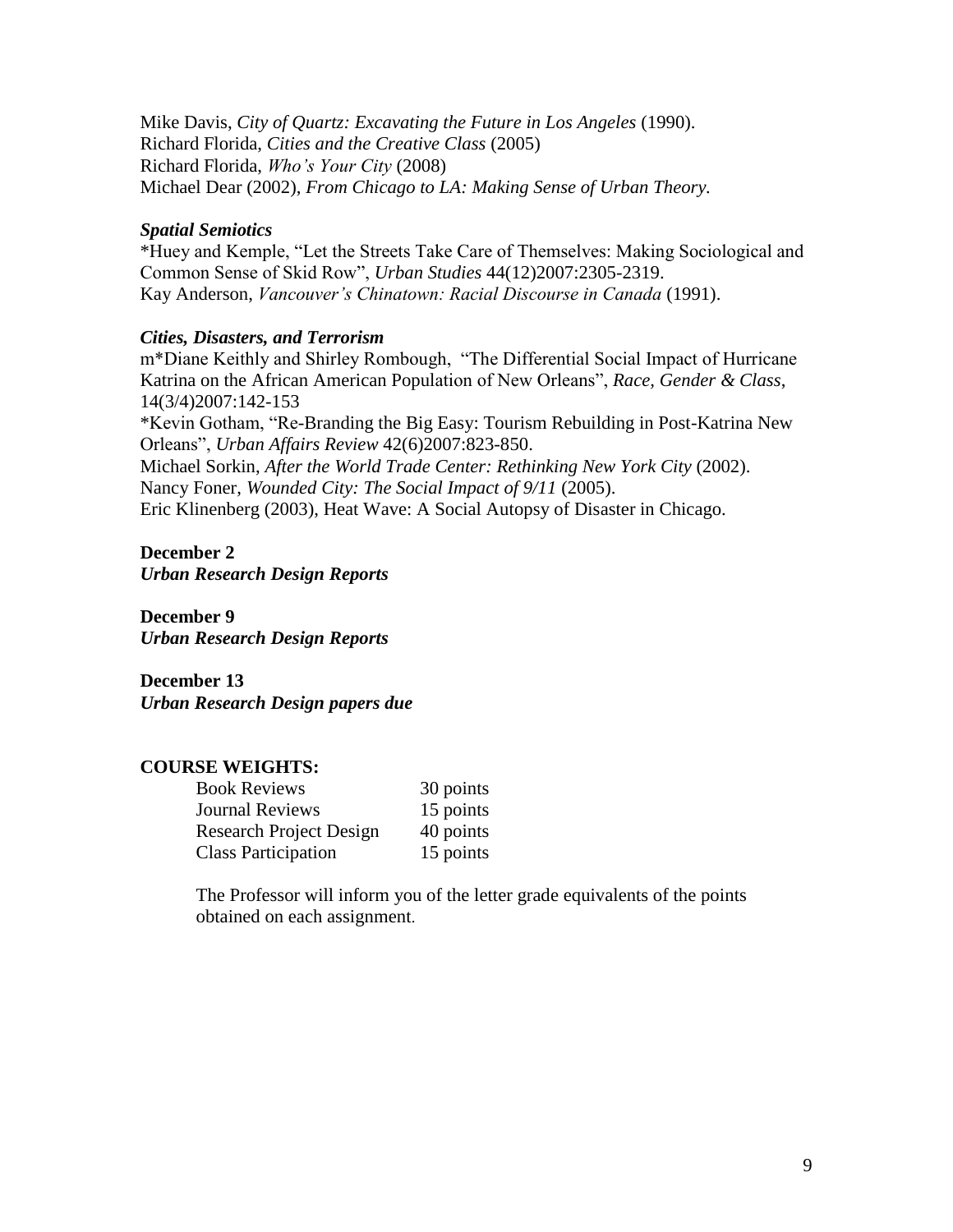#### *Emergency evacuations:*

In the case of fire or other emergency evacuation of this classroom/lab, please proceed to the assembly point by Professional Faculties Bldg. Food Court

## *Deferrals:*

If at all possible you must provide *advance* notice to the instructor if you are unable to take a test or pass in an assignment or essay on time. All requests for deferral of a course component due to health reasons must be accompanied by written documentation as outlined in the University Calendar and should be obtained while the student has the physical or emotional problem rather than after recovery. Deferrals will be allowed in the following circumstances: illness, domestic affliction or religious conviction. Travel arrangements and misreading of the syllabus are not valid reasons for requesting a deferral. Deferrals will not be granted if it is determined that just cause is not shown by the student.

If you have missed a test for a legitimate reason, the instructor can require you to write a "make up" test as close in time to the original test as possible or can choose to transfer the percentage weight to another course component. If the instructor schedules a "make up" test for you, its date and location will be at the convenience of the Sociology Department.

Please note that requests to defer a final examination or to defer term work past the end of a term go through the Undergraduate Programs Office (UPO) and must be processed by the deadlines that are established in the U of C Calendar. You can find the forms you need online:

### *Deferred Final Exam Application*:

[http://www.ucalgary.ca/registrar/files/registrar/APP%20FOR%20DF%20EXAM\\_0.pdf](http://www.ucalgary.ca/registrar/files/registrar/APP%20FOR%20DF%20EXAM_0.pdf)

### *Deferred Term Work Form*:

### <http://www.ucalgary.ca/registrar/files/registrar/defTW.pdf>

You must submit these deferral forms to the Faculty of Arts Associate Dean (Students) through the UPO office: Undergraduate Programs Office, 4th Floor, MacEwan Student Centre. Only the Associate Dean approves requests for deferrals which extend beyond the end of a term. Instructors are not involved in such decisions. To make an appointment with the Associate Dean, phone (403) 220-8155.